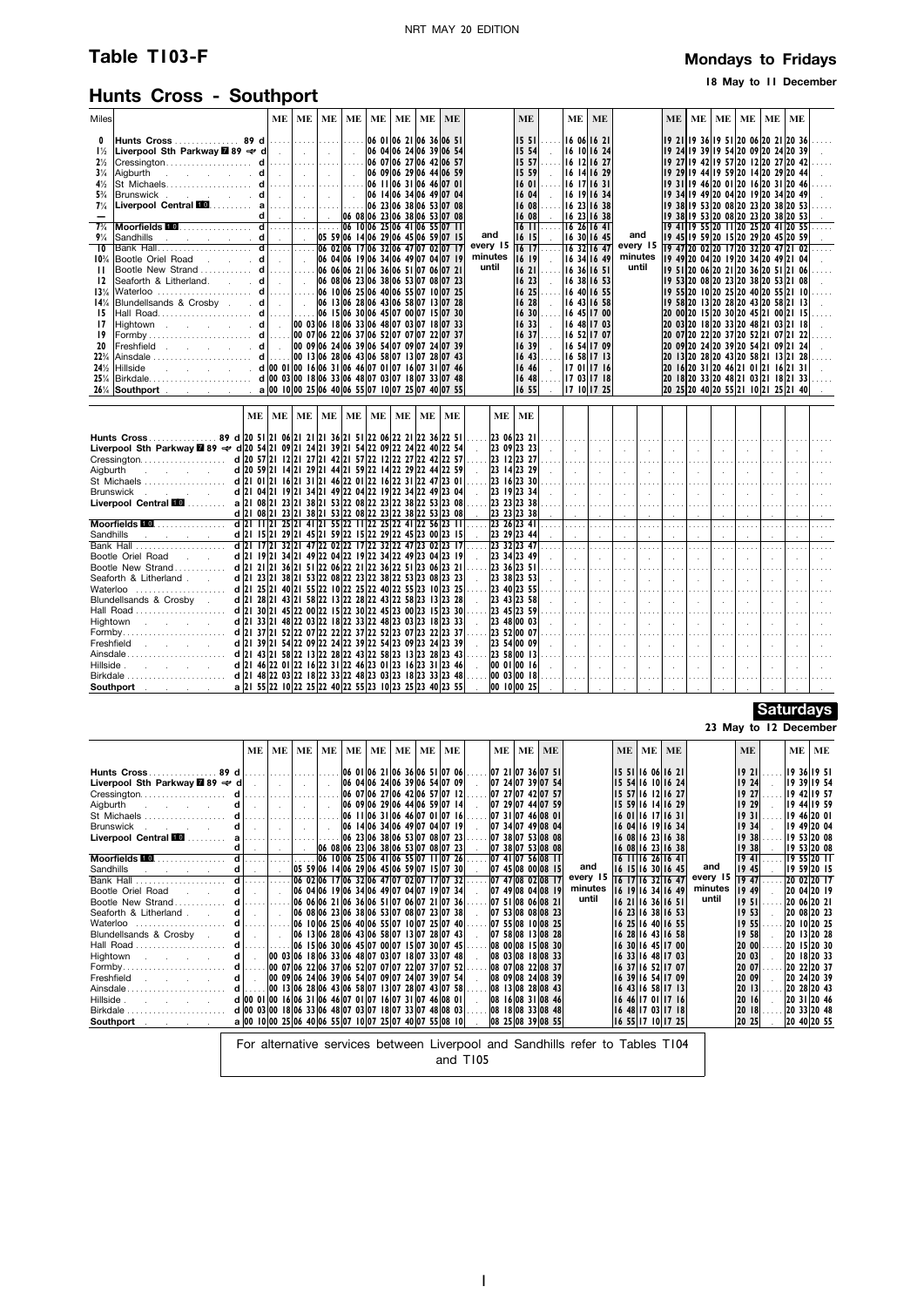# **Table T103-F** Saturdays

# **Hunts Cross - Southport**

**23 May to 12 December**

|                                                                                                                        |  |  |  | ME   ME   ME   ME   ME   ME   ME            |  |  |  | ME   ME   ME   ME   ME   ME   ME                               |  |                                                                                                                        |           |        |                          |                                         |                          |                 |                 |
|------------------------------------------------------------------------------------------------------------------------|--|--|--|---------------------------------------------|--|--|--|----------------------------------------------------------------|--|------------------------------------------------------------------------------------------------------------------------|-----------|--------|--------------------------|-----------------------------------------|--------------------------|-----------------|-----------------|
| Hunts Cross 89 d 20 06 20 21 20 36 20 51 21 06 21 21 21 36                                                             |  |  |  |                                             |  |  |  | . 2  5  22 06 22 2  22 36 22 5  23 06 23 2                     |  |                                                                                                                        |           |        |                          |                                         |                          |                 |                 |
|                                                                                                                        |  |  |  |                                             |  |  |  |                                                                |  |                                                                                                                        |           |        |                          |                                         |                          |                 |                 |
|                                                                                                                        |  |  |  |                                             |  |  |  | 2  57  22 12  22 27  22 42  22 57  23 12  23 27                |  |                                                                                                                        |           |        |                          |                                         |                          |                 |                 |
|                                                                                                                        |  |  |  |                                             |  |  |  |                                                                |  | $ 21\;59 22\;14 22\;29 22\;44 22\;59 23\;14 23\;29$                                                                    |           |        | 1.                       |                                         |                          |                 |                 |
|                                                                                                                        |  |  |  |                                             |  |  |  |                                                                |  |                                                                                                                        |           |        |                          |                                         |                          |                 |                 |
| Brunswick                                                                                                              |  |  |  | d 20 19 20 34 20 49 21 04 21 19 21 34 21 49 |  |  |  | $ 22 \t04 22 \t19 22 \t34 22 \t49 23 \t04 23 \t19 23 \t34 $    |  |                                                                                                                        |           |        | .                        |                                         |                          |                 |                 |
| Liverpool Central <b>100</b> a 20 23 20 38 20 53 21 08 21 23 21 38 21 53                                               |  |  |  |                                             |  |  |  |                                                                |  |                                                                                                                        |           |        |                          |                                         |                          |                 |                 |
|                                                                                                                        |  |  |  | d 20 23 20 38 20 53 21 08 21 23 21 38 21 53 |  |  |  | 22 08 22 23 22 38 22 53 23 08 23 23 23 38                      |  |                                                                                                                        |           |        | المعتادة المعارضيا       |                                         |                          |                 | <b>Contract</b> |
| Moorfields <b>10.</b> d 20 25 20 41 20 55 21 11 21 25 21 41 21 55 .                                                    |  |  |  |                                             |  |  |  |                                                                |  | $ 22 1 22 25 22 41 22 56 23 11 23 26 23 41 $                                                                           |           |        |                          |                                         |                          |                 |                 |
| Sandhills and the second service of the service of the service of the service of the service of the service of         |  |  |  | d 20 29 20 45 20 59 21 15 21 29 21 45 21 59 |  |  |  | $ 22$ 15 22 29 22 45 23 00 23 15 23 30 23 44                   |  | <u> - 1 - 1 - 1 - 1 - 1 - 1 - 1 - 1</u>                                                                                |           |        |                          |                                         |                          |                 |                 |
| Bank Hall                                                                                                              |  |  |  | d 20 32 20 47 21 02 21 17 21 32 21 47 22 02 |  |  |  | 22 17 22 32 22 47 23 02 23 17 23 32 23 47                      |  |                                                                                                                        |           |        |                          |                                         |                          |                 |                 |
| Bootle Oriel Road Francisco Society                                                                                    |  |  |  | d 20 34 20 49 21 04 21 19 21 34 21 49 22 04 |  |  |  |                                                                |  | $ 22 \t19 22 \t34 22 \t49 23 \t04 23 \t19 23 \t34 23 \t49$ . $  \t $ . $  \t $ . $  \t $ . $  \t $ . $  \t $ . $  \t $ |           |        |                          |                                         |                          |                 |                 |
| Bootle New Strand                                                                                                      |  |  |  | d 20 36 20 51 21 06 21 21 21 36 21 51 22 06 |  |  |  | $ 22 \t21 22 \t36 22 \t51 23 \t06 23 \t21 23 \t36 23 \t51 $    |  | وتنبيرا بمنتزل بمنار ومتنا ومتنزل بمنا ومتنا وتوا                                                                      |           |        |                          |                                         |                          |                 |                 |
| Seaforth & Litherland . (a) d 20 38 20 53 21 08 21 23 21 38 21 53 22 08                                                |  |  |  |                                             |  |  |  |                                                                |  |                                                                                                                        |           |        |                          |                                         |                          |                 |                 |
| Waterloo  d 20 40 20 55 21 10 21 25 21 40 21 55 22 10                                                                  |  |  |  |                                             |  |  |  | 22 25 22 40 22 55 23 10 23 25 23 40 23 55                      |  |                                                                                                                        |           |        |                          |                                         |                          |                 |                 |
| Blundellsands & Crosby .                                                                                               |  |  |  | d 20 43 20 58 21 13 21 28 21 43 21 58 22 13 |  |  |  | $ 22 \t28 22 \t43 22 \t58 23 \t13 23 \t28 23 \t43 23 \t58 $    |  |                                                                                                                        |           |        | 1.                       |                                         |                          |                 |                 |
|                                                                                                                        |  |  |  |                                             |  |  |  | $ 22$ 30 $ 22$ 45 $ 23$ 00 $ 23$ 15 $ 23$ 30 $ 23$ 45 $ 23$ 59 |  |                                                                                                                        |           |        |                          |                                         |                          |                 |                 |
| Hightown                                                                                                               |  |  |  | d 20 48 21 03 21 18 21 33 21 48 22 03 22 18 |  |  |  | $ 22 \t33 22 \t48 23 \t03 23 \t18 23 \t33 23 \t48 00 \t03 $    |  | .                                                                                                                      |           |        |                          |                                         |                          | 1.              |                 |
| Formby                                                                                                                 |  |  |  | d 20 52 21 07 21 22 21 37 21 52 22 07 22 22 |  |  |  | 22 37 22 52 23 07 23 22 23 37 23 52 00 07                      |  |                                                                                                                        |           |        |                          |                                         |                          |                 |                 |
| Freshfield , , , ,                                                                                                     |  |  |  | d 20 54 21 09 21 24 21 39 21 54 22 09 22 24 |  |  |  | 22 39 22 54 23 09 23 24 23 39 23 54 00 09                      |  | and the state of the state of the state                                                                                |           |        |                          | and the state of the state of the state |                          |                 | $\sim$          |
|                                                                                                                        |  |  |  |                                             |  |  |  | 2243 2258 2313 2328 2343 2358 0013                             |  |                                                                                                                        |           |        |                          |                                         |                          |                 |                 |
|                                                                                                                        |  |  |  | d 21 01 21 16 21 31 21 46 22 01 22 16 22 31 |  |  |  | 2246 2301 2316 2331 2346 0001 0016                             |  | $\mathbf{1}$                                                                                                           | $\sim 10$ | $\sim$ | $\sim 10^{-11}$          | $\sim 10^{-11}$                         | <b>Contract</b>          | <b>Contract</b> |                 |
|                                                                                                                        |  |  |  |                                             |  |  |  | 2248 2303 2318 2333 2348 0003 0018                             |  |                                                                                                                        |           |        |                          |                                         |                          |                 |                 |
| <b>Southport</b> and the set of the set of the set of the set of the set of the set of the set of the set of the set o |  |  |  | a 21 10 21 25 21 40 21 55 22 10 22 25 22 40 |  |  |  | $ 22\;55 23\;10 23\;25 23\;40 23\;55 00\;10 00\;25 $           |  | $\mathbb{R}$                                                                                                           | الموالي   |        | <b>Contract Contract</b> | $\sim$                                  | <b>Contract Contract</b> |                 |                 |

## **Sundays**

#### **17 May to 6 December**

|                                                                                                                | ME                        | ME<br>A | ME                 | <b>ME</b>        |                     | <b>ME</b>      |                    | <b>ME</b><br>в | <b>ME</b>        | ME<br>B                  | ME             |                                                                                                               | <b>ME</b><br>в | <b>ME</b>               | <b>ME</b><br>в | <b>ME</b>      |       | ME<br>в             | ME          | ME<br>в                      | ME         |   |
|----------------------------------------------------------------------------------------------------------------|---------------------------|---------|--------------------|------------------|---------------------|----------------|--------------------|----------------|------------------|--------------------------|----------------|---------------------------------------------------------------------------------------------------------------|----------------|-------------------------|----------------|----------------|-------|---------------------|-------------|------------------------------|------------|---|
|                                                                                                                |                           |         |                    |                  |                     |                |                    |                |                  |                          |                |                                                                                                               |                |                         |                |                |       |                     |             |                              |            |   |
| Hunts Cross89 d                                                                                                |                           |         |                    | 108 06<br>108 09 |                     | 09 36<br>09 39 |                    |                | 1006 <br> 1009   |                          | 1036<br>1039   |                                                                                                               |                | 22 06                   |                | 22 36<br>22 39 |       |                     |             | 23 06 23 06 <br> 23 09 23 09 |            |   |
| Liverpool Sth Parkway 289 < d                                                                                  |                           |         |                    | 108 12           |                     | 09 42          |                    |                | 10 <sub>12</sub> |                          | 10.42          |                                                                                                               |                | 22 09<br>2212           |                | 22 42          |       |                     |             | 23 12 23 12                  |            |   |
|                                                                                                                | d.                        | . 1     |                    |                  |                     |                |                    |                |                  |                          |                |                                                                                                               |                | 22   14                 |                |                |       |                     |             | $ 23 \t14 23 \t14 $          |            |   |
| Aigburth<br>and the company of the company<br>d                                                                | d                         |         |                    | 108 14<br>108 16 |                     | 09 44<br>09 46 |                    |                | 10 14 <br>10 16  |                          | 10 44<br>10 46 |                                                                                                               |                | 2216                    |                | 22 44<br>22 46 |       |                     |             | $ 23 \t16 23 \t16 $          |            |   |
| St Michaels<br><b>Brunswick</b><br>and the control of                                                          |                           |         |                    | 108 19           |                     | 09 49          |                    |                | 10               |                          | 10 49          |                                                                                                               |                | 2219                    |                | 22 49          | 1.1.1 |                     |             | 23 19 23 19                  |            |   |
| Liverpool Central <b>10</b>                                                                                    |                           |         |                    | 108 23           |                     | 09 53          |                    |                | 10 <sub>23</sub> |                          | 10 53          |                                                                                                               |                | 22, 23                  |                | 22 53          |       |                     | 23 23 23 23 |                              |            |   |
|                                                                                                                |                           | . 1     | 08 07 08 23        |                  |                     | 09 53          |                    |                |                  | 0 07  0 23  0 37  0 53   |                |                                                                                                               |                | 22 07 22 23 22 37 22 53 |                |                |       |                     |             | 23 07 23 23 23 23 23 37      |            |   |
| $M$ oorfields $\blacksquare$                                                                                   |                           |         | 08 10 08 25        |                  |                     | 09 55          |                    |                |                  | 10 10 10 25 10 40 10 55  |                | and at                                                                                                        |                | 22 10 22 25 22 40 22 55 |                |                |       |                     |             | 23 10 23 25 23 25 23 40      |            |   |
| Sandhills<br>and the company of the                                                                            |                           |         | 08 14 08 29        |                  | and                 | 09 59          |                    |                |                  | 0   4  0 29  0 44  0 59  |                | the same<br>minutes                                                                                           |                | 22 14 22 29 22 44 22 59 |                |                |       |                     |             | 23 14 23 29 23 a 29 23 44    |            |   |
| Bank Hall                                                                                                      |                           |         | 08 17 08 32        |                  | every 30<br>minutes | 1002           |                    |                |                  | 110 17 10 32 10 47 11 02 |                | past                                                                                                          |                | 22 17 22 32 22 47 23 02 |                |                |       | 23 17 23 32         |             |                              | $ 23 \t47$ |   |
| Bootle Oriel Road                                                                                              | d                         |         | 08 1908 34         |                  | until               | 10 04          |                    |                |                  | 0   9  0 34  0 49  1 04  |                | each                                                                                                          |                | 22 19 22 34 22 49 23 04 |                |                |       | 23 19 23 34         |             |                              | 23 49      |   |
| Bootle New Strand                                                                                              |                           |         | 08 21 08 36        |                  |                     | 10 06          |                    |                |                  |                          |                | $\vert$ 10 21 $\vert$ 10 36 $\vert$ 10 51 $\vert$ 11 06 $\vert$ <sub>hour until</sub> 22 21 22 36 22 51 23 06 |                |                         |                |                |       | 23 21 23 36         |             |                              | 23 51      |   |
| Seaforth & Litherland.                                                                                         | d                         |         | 08 23 08 38        |                  |                     | 10 08          |                    |                |                  | 10 23 10 38 10 53 11 08  |                |                                                                                                               |                | 22 23 22 38 22 53 23 08 |                |                |       | 23 23 23 38         |             |                              | 23 53      |   |
| Waterloo                                                                                                       | $d$                       |         | 08 25 08 40        |                  |                     | 1010           |                    |                |                  | 110 25 10 40 10 55 11 10 |                |                                                                                                               |                | 22 25 22 40 22 55 23 10 |                |                |       | 23 25 23 40         |             |                              | 23 55      |   |
| Blundellsands & Crosby                                                                                         | d                         |         | $ 08 \t28 08 \t43$ |                  |                     | $10$ $13$      |                    |                |                  | 10 28 10 43 10 58 11 13  |                |                                                                                                               |                | 22 28 22 43 22 58 23 13 |                |                |       | 23 28 23 43         |             |                              | 23 58      |   |
| Hall Road                                                                                                      | d                         |         | 08 30 08 45        |                  |                     | $10$ $15$      |                    |                |                  | 0 30  0 45    00     5   |                |                                                                                                               |                | 22 30 22 45 23 00 23 15 |                |                |       | 23 30 23 45         |             |                              | 23 59      |   |
| Hightown<br>and the state of the state of                                                                      |                           |         | 00 03 08 33 08 48  |                  |                     | 1018           |                    |                |                  | 10 33 10 48 11 03 11 18  |                |                                                                                                               |                | 22 33 22 48 23 03 23 18 |                |                |       | 23 33 23 48         |             |                              | 00 03      |   |
|                                                                                                                | d                         |         | 00 07 08 37 08 52  |                  |                     | 10 22          |                    |                |                  | 0 37  0 52  1 07  1 22   |                |                                                                                                               |                | 22 37 22 52 23 07 23 22 |                |                |       | 23 37 23 52         |             |                              | 00 07      |   |
| Freshfield<br>and the company of the                                                                           |                           |         | 00 09 08 39 08 54  |                  |                     | 10 24          |                    |                |                  | 10 39 10 54 11 09 11 24  |                |                                                                                                               |                | 22 39 22 54 23 09 23 24 |                |                |       | 23 39 23 54         |             |                              | 00 09      |   |
| Ainsdale                                                                                                       |                           |         | 00 13 08 43 08 58  |                  |                     | 10 28          |                    |                |                  | 110 43 10 58 11 13 11 28 |                |                                                                                                               |                | 22 43 22 58 23 13 23 28 |                |                |       | 23 43 23 58         |             |                              | 00  3      |   |
| Hillside.<br>the control of the control of                                                                     | d 00 01 00 16 08 46 09 01 |         |                    |                  |                     | 1031           |                    |                |                  | 0 46    0     16    3    |                |                                                                                                               |                | 22 46 23 01 23 16 23 31 |                |                |       | 23 46 00 01         |             |                              | 00 16      |   |
| Birkdale                                                                                                       | d 00 03 00 18 08 48 09 03 |         |                    |                  |                     | 10.33          |                    |                |                  | 10 48 11 03 11 18 11 33  |                |                                                                                                               |                | 22 48 23 03 23 18 23 33 |                |                |       | 23 48 00 03         |             |                              | 00 18      | . |
| Southport and the state of the state of the state of the state of the state of the state of the state of the s | a 00 10 00 25 08 55 09 10 |         |                    |                  |                     | 10,40          |                    |                |                  | 0 55    10    25    40   |                |                                                                                                               |                | 22 55 23 10 23 25 23 40 |                |                |       | $ 23 \t55 00 \t10 $ |             |                              | 00 25      |   |
| A not 17 May                                                                                                   |                           |         |                    |                  |                     |                | until 20 September |                |                  |                          |                |                                                                                                               |                |                         |                |                |       |                     |             |                              |            |   |

For alternative services between Liverpool and Sandhills refer to Tables T104 and T105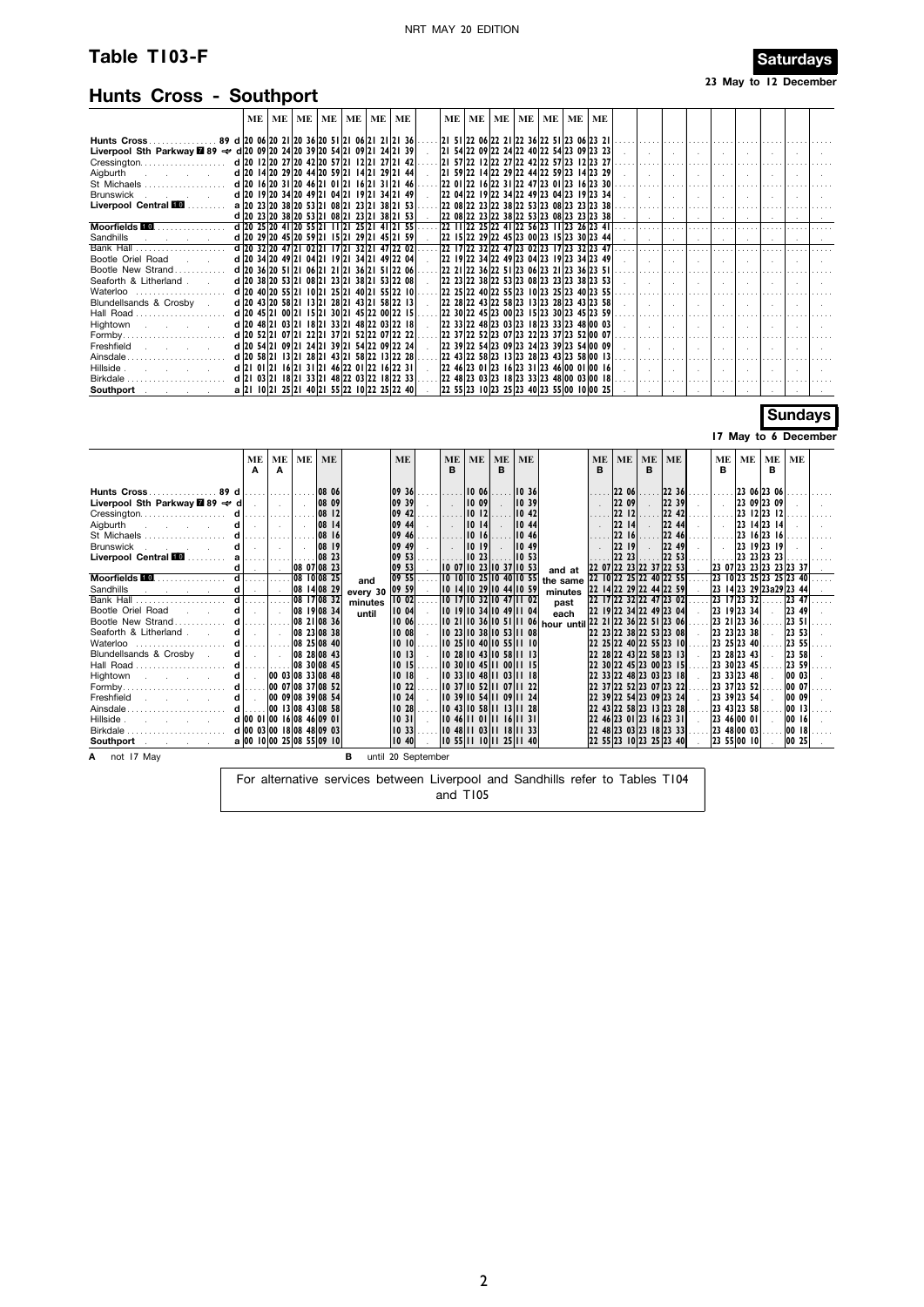# **Table T103-R Mondays** to Fridays

## **18 May to 11 December**

# **Southport - Hunts Cross**

| Miles                                                                                                                                                                                                                           |                                                                                                                                                                                                                                                                                                                                                                                                                                                                                              |                                                                                                                                                                                                                                                                                                                                                                                                                                                                                             | <b>ME</b> | ME | ME                                  | ME        | ME     | ME | <b>ME</b>                                                                                                                                                                                                                                                                                                                                                                                                                                                                                                                                                                                                                                                                                                                                                                                                                              |                                                                   |                                                                               | <b>ME</b>                                                                                                                                                                                                                                                      |                                                                                                                                       |                                                                                                                                                                                                                                                                                                                                                                       | ME ME                                                                                                                  |                                                                                                                                                                                                                                     |                                                                           | ME                                                                                                                                                                                                                                                                                                                                                                                                   | ME                                                                                                       | ME                                             | ME                                                                                                                                                                                                                                                                                                                                                                                                                                                                                                                                                                                                                                                                                                                                                                                                                                                                                                                                                                          |                                 |                                                                      | <b>ME</b>                                                                                                                                                                                                        |                                           |
|---------------------------------------------------------------------------------------------------------------------------------------------------------------------------------------------------------------------------------|----------------------------------------------------------------------------------------------------------------------------------------------------------------------------------------------------------------------------------------------------------------------------------------------------------------------------------------------------------------------------------------------------------------------------------------------------------------------------------------------|---------------------------------------------------------------------------------------------------------------------------------------------------------------------------------------------------------------------------------------------------------------------------------------------------------------------------------------------------------------------------------------------------------------------------------------------------------------------------------------------|-----------|----|-------------------------------------|-----------|--------|----|----------------------------------------------------------------------------------------------------------------------------------------------------------------------------------------------------------------------------------------------------------------------------------------------------------------------------------------------------------------------------------------------------------------------------------------------------------------------------------------------------------------------------------------------------------------------------------------------------------------------------------------------------------------------------------------------------------------------------------------------------------------------------------------------------------------------------------------|-------------------------------------------------------------------|-------------------------------------------------------------------------------|----------------------------------------------------------------------------------------------------------------------------------------------------------------------------------------------------------------------------------------------------------------|---------------------------------------------------------------------------------------------------------------------------------------|-----------------------------------------------------------------------------------------------------------------------------------------------------------------------------------------------------------------------------------------------------------------------------------------------------------------------------------------------------------------------|------------------------------------------------------------------------------------------------------------------------|-------------------------------------------------------------------------------------------------------------------------------------------------------------------------------------------------------------------------------------|---------------------------------------------------------------------------|------------------------------------------------------------------------------------------------------------------------------------------------------------------------------------------------------------------------------------------------------------------------------------------------------------------------------------------------------------------------------------------------------|----------------------------------------------------------------------------------------------------------|------------------------------------------------|-----------------------------------------------------------------------------------------------------------------------------------------------------------------------------------------------------------------------------------------------------------------------------------------------------------------------------------------------------------------------------------------------------------------------------------------------------------------------------------------------------------------------------------------------------------------------------------------------------------------------------------------------------------------------------------------------------------------------------------------------------------------------------------------------------------------------------------------------------------------------------------------------------------------------------------------------------------------------------|---------------------------------|----------------------------------------------------------------------|------------------------------------------------------------------------------------------------------------------------------------------------------------------------------------------------------------------|-------------------------------------------|
| 0<br>п<br>2<br>$3\frac{1}{2}$<br>$6\frac{1}{4}$<br>$7\frac{1}{4}$<br>$9\%$<br>11%<br>12<br>13<br>14%<br>15%<br>15%<br>16%<br>$\overline{17}$<br>18%<br>19<br>$\overline{\phantom{0}}$<br>$20\frac{1}{2}$<br>$21\%$<br>23<br>24% | Ainsdale d   . 05 47 06 02 06 17 06 32 06 52 07 07<br>Hall Road<br>Blundellsands & Crosby  d 06 00 06 15 06 30 06 45 07 05 07 20<br>Blundellsands & Crosby  d 06 02 06 17 06 32 06 47 07 07 07 22<br>Bootle New Strand d 06 10 06 25 06 40 06 55 07 15 07 30<br>Liverpool Sth Parkway 28 89 $\approx$ d 06 27 06 42 06 57 07 12 07 27 07 42 07 57<br>26 <sup>1/4</sup> Hunts Cross . 89 a 06 32 06 47 07 02 07 17 07 32 07 47 08 02                                                          |                                                                                                                                                                                                                                                                                                                                                                                                                                                                                             |           |    |                                     |           |        |    |                                                                                                                                                                                                                                                                                                                                                                                                                                                                                                                                                                                                                                                                                                                                                                                                                                        |                                                                   | and<br>every 15<br>minutes<br>until                                           | 07 58<br> 08 02 <br>$ 08 \t04 $<br>08 07 .<br>08 11<br>08 13<br>08 17<br>08 20<br>08 22<br>08 25<br>08 27<br>08 30<br>08 31<br>08 33<br>0836<br>08 40<br>$\begin{bmatrix} 08 & 43 & \dots \end{bmatrix}$<br>08 43<br>08 50<br>08 52<br>08 54<br>08 57<br>09 02 | $\sim$<br>1.1.1<br>1.1.1<br>$\sim$<br>1.1.1<br>$\sim$<br>$\sim$<br>$\mathcal{L}$                                                      | 08 13 08 28<br>08 17 08 32<br>08 19 08 34<br>08 22 08 37<br>08 26 08 41<br>08 28 08 43<br>08 32 08 47<br>08 35 08 50<br>08 37 08 52<br>08 40 08 55<br>08 42 08 57<br>08 45 09 00<br>08 46 09 01<br>08 48 09 03<br>08 51 09 06<br>08 55 09 10<br>08 58 09 13<br>08 59 09 13<br>084709020917<br>09 05 09 20<br>09 07 09 22<br>09 09 09 24<br>09 12 09 27<br>09 17 09 32 |                                                                                                                        |                                                                                                                                                                                                                                     | and<br>every 15<br>minutes<br>until                                       | 10 52 11 07 11 22 11 37<br>10 57 11 12 11 27 11 42<br>11 00 11 15 11 30 11 45<br>$ 1 $ 01 $ 1 $ 16 $ 1 $ 31 $ 1 $ 46<br>11 03 11 18 11 33 11 48<br>11 06 11 21 11 36 11 51<br>11 10 11 25 11 40 11 55<br>11 13 11 28 11 43 11 58<br>      3    29    44    58<br>11 17 11 32 11 47 12 02<br>11 20 11 35 11 50 12 05<br>11 24 11 39 11 54 12 09<br>11 27 11 42 11 57 12 12<br>11 32 11 47 12 02 12 17 | 10 28 10 43 10 58 11 13<br>10 32 10 47 11 02 11 17<br>10 47 11 02 11 17 11 32<br>11 22 11 37 11 52 12 07 |                                                | 10 34 10 49 11 04 11 19<br>10 37 10 52 11 07 11 22<br>10 41 10 56 11 11 11 26<br>10 43 10 58 11 13 11 28<br>10 50 11 05 11 20 11 35<br>10 55 11 10 11 25 11 40                                                                                                                                                                                                                                                                                                                                                                                                                                                                                                                                                                                                                                                                                                                                                                                                              |                                 | and<br>every 15<br>minutes<br>until                                  | 15 28<br>15 32<br>15 34<br>15 37<br>1541<br>1543<br>15 47<br>15 50<br>15 52<br>15 55<br>15 57<br>16 00<br>1601<br>1603<br>16 06<br>16 IOI<br>16 13<br>1613<br>16 171<br>16 20<br>1622<br>16 24<br>16 27<br>16 32 | $\cdots$<br>$\cdots$<br>.<br>$\mathbf{r}$ |
|                                                                                                                                                                                                                                 |                                                                                                                                                                                                                                                                                                                                                                                                                                                                                              |                                                                                                                                                                                                                                                                                                                                                                                                                                                                                             |           |    |                                     |           |        |    |                                                                                                                                                                                                                                                                                                                                                                                                                                                                                                                                                                                                                                                                                                                                                                                                                                        |                                                                   |                                                                               |                                                                                                                                                                                                                                                                |                                                                                                                                       |                                                                                                                                                                                                                                                                                                                                                                       |                                                                                                                        |                                                                                                                                                                                                                                     |                                                                           |                                                                                                                                                                                                                                                                                                                                                                                                      |                                                                                                          |                                                |                                                                                                                                                                                                                                                                                                                                                                                                                                                                                                                                                                                                                                                                                                                                                                                                                                                                                                                                                                             |                                 |                                                                      |                                                                                                                                                                                                                  |                                           |
|                                                                                                                                                                                                                                 | Ainsdale d   15 52   16 07<br>Freshfield <b>d 15 56 16 11</b><br>Hall Road<br>Blundellsands & Crosby <b>d</b> 16 07 16 22<br>Waterloo <b>d</b> 16 10 16 25<br>Seaforth & Litherland <b>d</b> 16 12 16 27<br>Bootle New Strand . d 16 15 16 30<br>Bootle Oriel Road d 16 16 16 16 31<br>Brunswick d 16 29 16 43<br>Cressington d 16 39 16 54<br>Liverpool Sth Parkway 289 $\Rightarrow$ d 16 42 16 57<br>Hunts Cross 89 a 16 47 17 02                                                         | $\mathbf{ME}$<br>d 16 10 16 25                                                                                                                                                                                                                                                                                                                                                                                                                                                              | <b>ME</b> |    | and<br>every 15<br>minutes<br>until | <b>ME</b> | ME     | ME | <b>ME</b><br>17 13 17 28 17 43 17 58 18 13<br>17 17 17 32 17 47 18 02 18 17<br> 17   9   17 34   17 49   18 04   18 19<br>  7 22  7 37  7 52  8 07  8 22<br>  17 26 17 41 17 56 18 11 18 26<br>17 28 17 43 17 58 18 13 18 28<br>17 32 17 47 18 02 18 17 18 32<br> 17 35 17 50 18 05 18 20 18 35<br>17 37 17 52 18 07 18 22 18 37<br>17 40 17 55 18 10 18 25 18 40<br>17 42 17 57 18 12 18 27 18 42<br>17 45 18 00 18 15 18 30 18 45<br>17 46 18 01 18 16 18 31 18 46<br>17 48 18 03 18 18 18 33 18 48<br>17511806182118361851<br>17 55 18 10 18 25 18 40 18 55<br>17 58 18 13 18 28 18 43 18 58<br>17 58 18 14 18 28 18 43 18 59<br>18 02 18 17 18 32 18 47 19 02<br>18 05 18 20 18 35 18 50 19 05<br>18 07 18 22 18 37 18 52 19 07<br>18 09 18 24 18 39 18 54 19 09<br>18 12 18 27 18 42 18 57 19 12<br>18 17 18 32 18 47 19 02 19 17 | <b>ME</b>                                                         |                                                                               | and<br>every 15<br>minutes<br>until                                                                                                                                                                                                                            | <b>ME</b><br>1917<br>19 19 1<br>1928<br>19 40<br>19,45<br>19,48<br>1951<br>19 55<br>19 59<br>20 05<br>20 07<br>20 09<br>2012<br>20 17 | $1922$ $ $<br>$19.26$<br>and the<br>$1935$ $ $<br>$19.37$<br>$\sim 10^{-1}$<br>.<br>$\sim 10^{-1}$<br>$19.58$<br>$\sim$<br>$2002$<br>$\sim 10^{-1}$<br>.<br>$\sim$ $\sim$<br>.                                                                                                                                                                                        | .<br><b>Contract</b><br><b>Contract</b><br>$\sim$<br>.<br>$\sim$<br>$\sim$<br>$\sim$<br>$\cdots$<br>$\sim$<br>$\cdots$ | <b>ME</b><br>  9 28<br> 1932<br>  934<br>11937<br>li9 41<br>19 43<br>19 50<br>$\left  \ldots \right $ 1952<br>119 55<br>20 00<br> 20 03<br>20 06<br> 20   0<br>20 13<br>20 13<br>20 17<br>20 20<br>20 22<br>20 24<br>20 27<br>20 32 |                                                                           | and<br>every 15<br>minutes<br>until                                                                                                                                                                                                                                                                                                                                                                  | <b>ME</b>                                                                                                | ME                                             | ME<br>20 43 20 58 21 13 21 28 21 43 21 58<br>20 47 21 02 21 17 21 32 21 47 22 02<br>20 49 21 04 21 19 21 34 21 49 22 04<br>20 52 21 07 21 22 21 37 21 52 22 07<br>20 56 21 11 21 26 21 41 21 56 22 11<br>20 58 21 13 21 28 21 43 21 58 22 13<br>21 02 21 17 21 32 21 47 22 02 22 17<br>21 05 21 20 21 35 21 50 22 05 22 20<br> 21 07 21 22 21 37 21 52 22 07 22 22<br>21 10 21 25 21 40 21 55 22 10 22 25<br>21 12 21 27 21 42 21 57 22 12 22 27<br>21 15 21 30 21 45 22 00 22 15 22 30<br>21 16 21 31 21 46 22 01 22 16 22 31<br>21 18 21 33 21 48 22 03 22 18 22 33<br>21 21 21 36 21 51 22 06 22 21 22 36<br>21 25 21 40 21 55 22 10 22 25 22 40<br>21 28 21 44 21 58 22 13 22 28 22 43<br>21 28 21 44 21 58 22 14 22 28 22 44<br>21 32 21 48 22 02 22 17 22 32 22 47<br>21 35 21 50 22 05 22 20 22 35 22 50<br>21 37 21 53 22 07 22 22 22 37 22 52<br>21 39 21 55 22 09 22 24 22 39 22 54<br>21 42 21 57 22 12 22 27 22 42 22 57<br>21 47 22 02 22 17 22 32 22 47 23 02 | ME                              | ME                                                                   | <b>ME</b>                                                                                                                                                                                                        |                                           |
|                                                                                                                                                                                                                                 |                                                                                                                                                                                                                                                                                                                                                                                                                                                                                              | ME                                                                                                                                                                                                                                                                                                                                                                                                                                                                                          | ME        | ME | ME                                  | ME        |        |    |                                                                                                                                                                                                                                                                                                                                                                                                                                                                                                                                                                                                                                                                                                                                                                                                                                        |                                                                   |                                                                               |                                                                                                                                                                                                                                                                |                                                                                                                                       |                                                                                                                                                                                                                                                                                                                                                                       |                                                                                                                        |                                                                                                                                                                                                                                     |                                                                           |                                                                                                                                                                                                                                                                                                                                                                                                      |                                                                                                          |                                                |                                                                                                                                                                                                                                                                                                                                                                                                                                                                                                                                                                                                                                                                                                                                                                                                                                                                                                                                                                             |                                 |                                                                      |                                                                                                                                                                                                                  |                                           |
| Hall Road<br>Waterloo                                                                                                                                                                                                           | Blundellsands & Crosby<br><b>Contract Contract</b><br>Seaforth & Litherland<br>Bootle New Strand<br>$\sim$ 10<br>Bootle Oriel Road<br>Bank Hall<br>state of the company of the<br>Moorfields <b>For the control</b><br>Liverpool Central MO  a 22 58 23 13 23 28 23 43 00 03<br>St Michaels.<br>Cressington.<br>and the state of the state of<br>Liverpool Sth Parkway ■89 $\rightleftharpoons$ d 23 12 23 27 23 42 23 57<br>$\therefore$ 89 a 23 17 23 33 23 49 00 02<br><b>Hunts Cross</b> | d 22 35 22 50 23 05 23 20 23 40<br>d 22 37 22 52 23 07 23 22 23 42<br>d 22 40 22 55 23 10 23 25 23 45<br>d 22 42 22 57 23 12 23 27 23 47<br>$d$ 22 45 23 00 23 15 23 30 23 50<br>$d$ 22 46 23 01 23 16 23 31 23 51<br>d 22 48 23 03 23 18 23 33 23 53<br>$\overline{d}$ 22 51 23 06 23 21 23 36 23 56<br>d 22 55 23 10 23 25 23 40 23 59<br>$d$ 22 58 23 14 23 29 23 44<br>d 23 02 23 17 23 32 23 47<br>d 23 05 23 20 23 35 23 50<br>d 23 07 23 22 23 37 23 52<br>d 23 09 23 24 23 39 23 54 |           |    |                                     |           | .<br>. |    | .<br>$\left  \begin{array}{c} 0 \\ 0 \\ 0 \end{array} \right  \left  \begin{array}{c} 0 \\ 0 \\ 0 \end{array} \right $<br><b>College</b><br>.                                                                                                                                                                                                                                                                                                                                                                                                                                                                                                                                                                                                                                                                                          | - 1<br>. 1<br><b>College</b><br>$\epsilon$<br>$\cdots$<br>$\cdot$ | .<br>$\left  \begin{array}{c} 1 \\ 1 \end{array} \right $<br>$\sim 10^7$<br>. | $\sim 10^{-1}$<br>.<br>$\sim 10^{-1}$                                                                                                                                                                                                                          | .<br>$\sim 10^{-1}$<br>.<br>$\sim$ $\sim$                                                                                             | $\sim 10^7$<br>$\cdots$<br>$\mathbb{R}$<br>.                                                                                                                                                                                                                                                                                                                          | . 1.<br>$\sim 10^{-1}$<br>.<br>$\sim$ $\sim$<br>.                                                                      | 1.<br>$\sim$<br>$\ldots$<br>$\sim 10$<br>1.                                                                                                                                                                                         | .<br>$\sim$<br>.<br>$\sim 10^{-1}$<br>.  <br>$\sim$<br>.<br>$\sim$ $\sim$ | .<br>$\sim 10^7$<br>$\cdots$ .<br>$\sim 10^7$<br>$\sim$<br>.                                                                                                                                                                                                                                                                                                                                         | .<br>$\sim 10^{-1}$<br>.<br>$\sim$<br>.<br>$\sim 10^{-1}$<br>.<br>$\cdots$<br>$\cdots$                   | .<br>$\sim$<br>.<br>$\sim$<br>.<br>.<br>$\sim$ | .<br>$\sim 10^{-1}$<br>$\cdots$<br>$\sim 10^{-1}$<br>.<br>$\mathcal{A}^{\mathcal{A}}$<br>.<br>$\cdot$                                                                                                                                                                                                                                                                                                                                                                                                                                                                                                                                                                                                                                                                                                                                                                                                                                                                       | .<br>$\sim$<br>.<br>$\sim$<br>. | .<br>$\sim$<br>$\sim$<br>.<br>$\mathcal{L}_{\mathcal{A}}$<br>$\cdot$ | $\sim$<br>$\sim$                                                                                                                                                                                                 |                                           |
|                                                                                                                                                                                                                                 |                                                                                                                                                                                                                                                                                                                                                                                                                                                                                              | For alternative services between Sandhills and Liverpool refer to Tables T104                                                                                                                                                                                                                                                                                                                                                                                                               |           |    |                                     |           |        |    |                                                                                                                                                                                                                                                                                                                                                                                                                                                                                                                                                                                                                                                                                                                                                                                                                                        | and T105                                                          |                                                                               |                                                                                                                                                                                                                                                                |                                                                                                                                       |                                                                                                                                                                                                                                                                                                                                                                       |                                                                                                                        |                                                                                                                                                                                                                                     |                                                                           |                                                                                                                                                                                                                                                                                                                                                                                                      |                                                                                                          |                                                |                                                                                                                                                                                                                                                                                                                                                                                                                                                                                                                                                                                                                                                                                                                                                                                                                                                                                                                                                                             |                                 |                                                                      |                                                                                                                                                                                                                  |                                           |
|                                                                                                                                                                                                                                 |                                                                                                                                                                                                                                                                                                                                                                                                                                                                                              |                                                                                                                                                                                                                                                                                                                                                                                                                                                                                             |           |    |                                     |           |        |    |                                                                                                                                                                                                                                                                                                                                                                                                                                                                                                                                                                                                                                                                                                                                                                                                                                        |                                                                   |                                                                               |                                                                                                                                                                                                                                                                |                                                                                                                                       |                                                                                                                                                                                                                                                                                                                                                                       |                                                                                                                        |                                                                                                                                                                                                                                     |                                                                           |                                                                                                                                                                                                                                                                                                                                                                                                      |                                                                                                          |                                                |                                                                                                                                                                                                                                                                                                                                                                                                                                                                                                                                                                                                                                                                                                                                                                                                                                                                                                                                                                             |                                 |                                                                      |                                                                                                                                                                                                                  |                                           |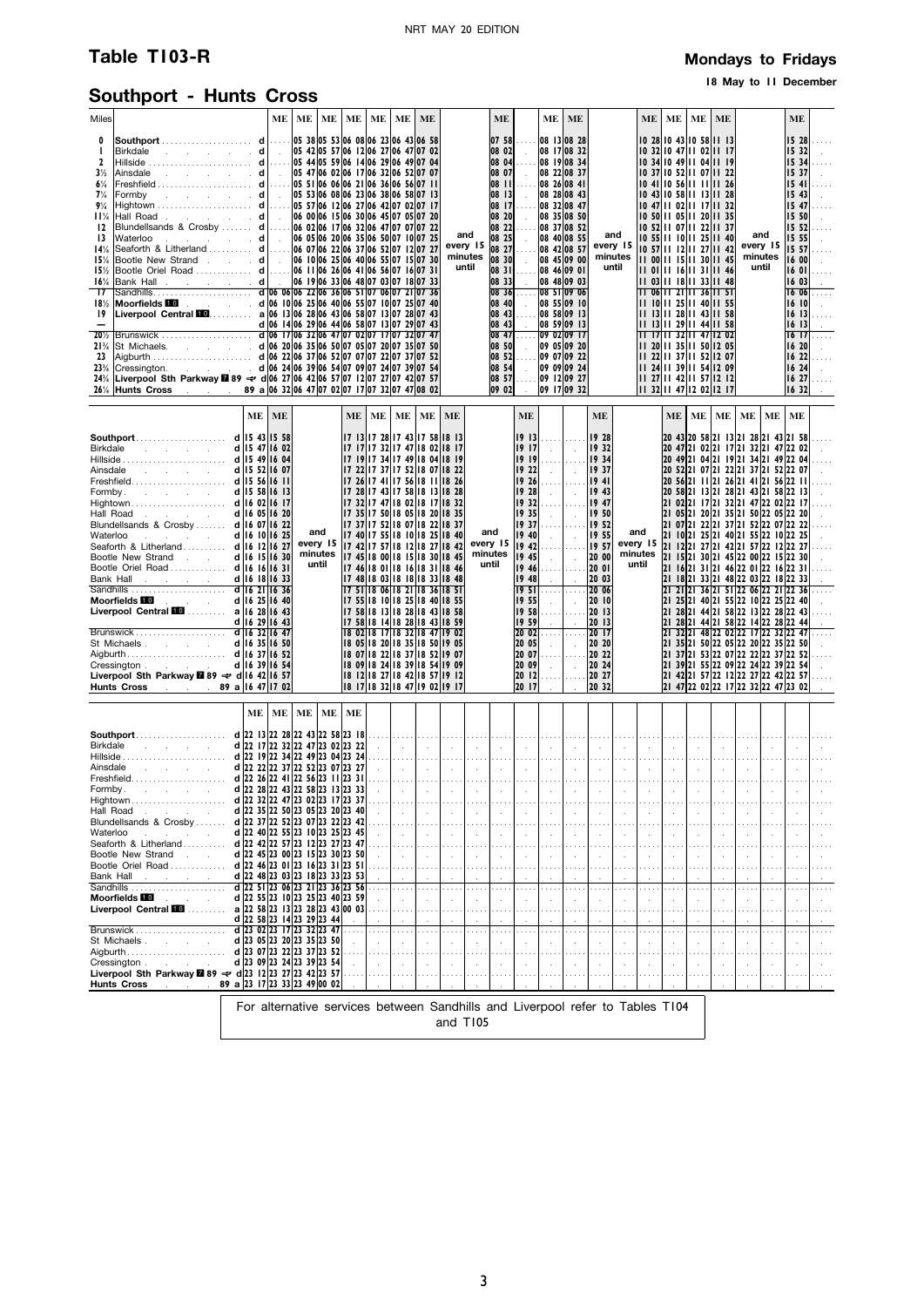# **Table T103-R** Saturdays

## **23 May to 12 December**

# **Southport - Hunts Cross**

|                                                                                                                                                                                                                                |   | МE                                          | $ME$   ME |    |    |       | $ME$   ME   ME                                                 |                                                                       |                | ME             |         | ME             |          |                                                                                                                       | ME             |    | МE | МE | МE | ME       | ME | ME | МE | МE | ME                                                                                                             |
|--------------------------------------------------------------------------------------------------------------------------------------------------------------------------------------------------------------------------------|---|---------------------------------------------|-----------|----|----|-------|----------------------------------------------------------------|-----------------------------------------------------------------------|----------------|----------------|---------|----------------|----------|-----------------------------------------------------------------------------------------------------------------------|----------------|----|----|----|----|----------|----|----|----|----|----------------------------------------------------------------------------------------------------------------|
|                                                                                                                                                                                                                                |   |                                             |           |    |    |       | 05 38 05 53 06 08 06 23 06 43                                  |                                                                       |                | 08 13          |         | 08 28          |          |                                                                                                                       | 09 28          |    |    |    |    |          |    |    |    |    | 09 43 09 58 10 13 10 28 10 43 10 58 11 13 11 28 11 43                                                          |
|                                                                                                                                                                                                                                |   |                                             |           |    |    |       | 05 42 05 57 06 12 06 27 06 47                                  |                                                                       |                | 08 17          |         | 08 32          |          |                                                                                                                       | 09 32          |    |    |    |    |          |    |    |    |    | 09 47  0 02  0 17  0 32  0 47  1 02  1 17  1 32  1 47                                                          |
|                                                                                                                                                                                                                                |   |                                             |           |    |    |       | 05 44 05 59 06 14 06 29 06 49                                  |                                                                       |                | 08 19          |         | 08 34          |          |                                                                                                                       | 09 34          |    |    |    |    |          |    |    |    |    | 09 49  0 04  0 19  0 34  0 49  1 04  1 19  1 34  1 49                                                          |
| Ainsdale                                                                                                                                                                                                                       |   |                                             |           |    |    |       | 05 47 06 02 06 17 06 32 06 52                                  |                                                                       |                | 08 22          |         | 08 37          |          |                                                                                                                       | 09 37          |    |    |    |    |          |    |    |    |    | 09 52  0 07  0 22  0 37  0 52  1 07  1 22  1 37  1 52                                                          |
| Freshfield……………………… d                                                                                                                                                                                                          |   | $\ldots$                                    |           |    |    |       | 05 51 06 06 06 21 06 36 06 56                                  |                                                                       |                | 08 26          |         | 08 41          |          |                                                                                                                       | 09 41          |    |    |    |    |          |    |    |    |    | 09 56 10 11 10 26 10 41 10 56 11 11 11 26 11 41 11 56                                                          |
|                                                                                                                                                                                                                                |   |                                             |           |    |    |       | 05 53 06 08 06 23 06 38 06 58<br>05 57 06 12 06 27 06 42 07 02 |                                                                       |                | 08 28<br>08 32 |         | 08 43<br>08 47 |          |                                                                                                                       | 09 43<br>09 47 |    |    |    |    |          |    |    |    |    | 09 58 10 13 10 28 10 43 10 58 11 13 11 28 11 43 11 58<br>10 02 10 17 10 32 10 47 11 02 11 17 11 32 11 47 12 02 |
|                                                                                                                                                                                                                                |   | $\sim$                                      |           |    |    |       | 06 00 06 15 06 30 06 45 07 05                                  |                                                                       |                | 08 35          |         | 08 50          |          |                                                                                                                       | 09 50          |    |    |    |    |          |    |    |    |    | 10 05 10 20 10 35 10 50 11 05 11 20 11 35 11 50 12 05                                                          |
| Hall Road<br>Blundellsands & Crosby  d                                                                                                                                                                                         |   | .                                           |           |    |    |       | 06 02 06 17 06 32 06 47 07 07                                  |                                                                       |                | 08 37          |         | 08 52          |          |                                                                                                                       | 09 52          |    |    |    |    |          |    |    |    |    | 10 07 10 22 10 37 10 52 11 07 11 22 11 37 11 52 12 07                                                          |
| Waterloo<br>the control of the control of                                                                                                                                                                                      | d | $\sim$                                      |           |    |    |       | 06 05 06 20 06 35 06 50 07 10                                  |                                                                       | and            | 08 40          |         | 08 55          |          | and                                                                                                                   | 09 55          |    |    |    |    |          |    |    |    |    | 10 10 10 25 10 40 10 55 11 10 11 25 11 40 11 55 12 10                                                          |
| Seaforth & Litherland d                                                                                                                                                                                                        |   |                                             |           |    |    |       | 06 07 06 22 06 37 06 52 07 12                                  |                                                                       | every 15       | 08 42          |         | 08 57          |          | every 15                                                                                                              | 09 57          |    |    |    |    |          |    |    |    |    | 10 12 10 27 10 42 10 57 11 12 11 27 11 42 11 57 12 12                                                          |
| Bootle New Strand                                                                                                                                                                                                              | d | $\sim$                                      |           |    |    |       | 06 10 06 25 06 40 06 55 07 15                                  |                                                                       | minutes        | 08 45          |         | 09 00          |          | minutes                                                                                                               | 10 00          |    |    |    |    |          |    |    |    |    | 10 15 10 30 10 45 11 00 11 15 11 30 11 45 12 00 12 15                                                          |
| Bootle Oriel Road  d  06 11 06 26 06 41 06 56 07 16                                                                                                                                                                            |   |                                             |           |    |    |       |                                                                |                                                                       | until          | 08 46          |         | 09 01          |          | until                                                                                                                 | 1001           |    |    |    |    |          |    |    |    |    | 10 16 10 31 10 46 11 01 11 16 11 31 11 46 12 01 12 16                                                          |
|                                                                                                                                                                                                                                |   |                                             |           |    |    |       |                                                                |                                                                       |                | 08 48          |         | 09 03          |          |                                                                                                                       | 1003           |    |    |    |    |          |    |    |    |    | 10 18 10 33 10 48 11 03 11 18 11 33 11 48 12 03 12 18                                                          |
|                                                                                                                                                                                                                                |   |                                             |           |    |    |       |                                                                |                                                                       |                | 08 51          |         | 09 06          |          |                                                                                                                       | 1006           |    |    |    |    |          |    |    |    |    | 10 21 10 36 10 51 11 06 11 21 11 36 11 51 12 06 12 21                                                          |
| Moorfields <b>10</b> And American Security<br>Liverpool Central ELO  a 06 13 06 28 06 43 06 58 07 13 07 28                                                                                                                     |   |                                             |           |    |    |       | d 06 10 06 25 06 40 06 55 07 10 07 25                          |                                                                       |                | 08 55<br>08 58 |         | 09 10<br>09 13 |          |                                                                                                                       | 1010<br>1013   |    |    |    |    |          |    |    |    |    | 10 25 10 40 10 55 11 10 11 25 11 40 11 55 12 10 12 25<br>10 28 10 43 10 58 11 13 11 28 11 43 11 58 12 13 12 28 |
|                                                                                                                                                                                                                                |   |                                             |           |    |    |       | d 06 14 06 29 06 44 06 58 07 13 07 29                          |                                                                       |                | 08 59          |         | 09 13          |          |                                                                                                                       | 1013           |    |    |    |    |          |    |    |    |    | 10 29 10 43 10 58 11 14 11 29 11 44 11 58 12 14 12 28                                                          |
|                                                                                                                                                                                                                                |   |                                             |           |    |    |       |                                                                |                                                                       |                | 0902           |         | 0917           |          |                                                                                                                       | 1017           |    |    |    |    |          |    |    |    |    | 10 32 10 47 11 02 11 17 11 32 11 47 12 02 12 17 12 32                                                          |
| St Michaels                                                                                                                                                                                                                    |   |                                             |           |    |    |       | d 06 20 06 35 06 50 07 05 07 20 07 35                          |                                                                       |                | 09 05          |         | 09 20          |          |                                                                                                                       | 10, 20         |    |    |    |    |          |    |    |    |    | 10 35 10 50 11 05 11 20 11 35 11 50 12 05 12 20 12 35                                                          |
|                                                                                                                                                                                                                                |   |                                             |           |    |    |       |                                                                |                                                                       |                | 09 07          |         | 09 22          |          |                                                                                                                       | 10 22          |    |    |    |    |          |    |    |    |    | 10 37 10 52 11 07 11 22 11 37 11 52 12 07 12 22 12 37                                                          |
| Cressington New York Street, New York Street, New York Street, New York Street, New York Street, New York Street, New York Street, New York Street, New York Street, New York Street, New York Street, New York Street, New Yo |   |                                             |           |    |    |       | d 06 24 06 39 06 54 07 09 07 24 07 39                          |                                                                       |                | 09 09          |         | 09 24          |          |                                                                                                                       | 1024           |    |    |    |    |          |    |    |    |    | 10 39 10 54 11 09 11 24 11 39 11 54 12 09 12 24 12 39                                                          |
| Liverpool Sth Parkway 289 $\rightleftharpoons$ d 06 27 06 42 06 57 07 12 07 27 07 42                                                                                                                                           |   |                                             |           |    |    |       |                                                                |                                                                       |                | 09   12        |         | 09 27          |          |                                                                                                                       | 1027           |    |    |    |    |          |    |    |    |    | 10 42 10 57 11 12 11 27 11 42 11 57 12 12 12 27 12 42                                                          |
| Hunts Cross . 89 a 06 32 06 47 07 02 07 17 07 32 07 47                                                                                                                                                                         |   |                                             |           |    |    |       |                                                                |                                                                       |                | 09 17          |         | 09 32          |          |                                                                                                                       | 1032           |    |    |    |    |          |    |    |    |    | 10 47 11 02 11 17 11 32 11 47 12 02 12 17 12 32 12 47                                                          |
|                                                                                                                                                                                                                                |   |                                             | ME        | ME | ME | ME    | ME                                                             | ME                                                                    | ME             |                | ME   ME |                | $\bf ME$ | ME                                                                                                                    | ME             | МE | ME | МE | ME | ME       | МE |    | ME | МE | ME                                                                                                             |
|                                                                                                                                                                                                                                |   |                                             |           |    |    |       |                                                                |                                                                       |                |                |         |                |          |                                                                                                                       |                |    |    |    |    |          |    |    |    |    |                                                                                                                |
|                                                                                                                                                                                                                                |   |                                             |           |    |    |       |                                                                | 58   12   3   12 28   12 43   12 58   13   13   13 28   13 43   13 58 |                |                |         |                |          | 14 13 14 28 14 43 14 58 15 13 15 28 15 43 15 58 16 13                                                                 |                |    |    |    |    |          |    |    |    |    | 16 28 16 43 16 58                                                                                              |
| Birkdale<br>and the company of the company                                                                                                                                                                                     | d | $\sim 10^7$                                 |           |    |    |       |                                                                | 2 02  2 17  2 32  2 47  3 02  3 17  3 32  3 47  4 02                  |                |                |         |                |          | 14 17 14 32 14 47 15 02 15 17 15 32 15 47 16 02 16 17                                                                 |                |    |    |    |    |          |    |    |    |    | 16 32 16 47 17 02                                                                                              |
|                                                                                                                                                                                                                                |   |                                             |           |    |    |       |                                                                | 2 04  2 19  2 34  2 49  3 04  3 19  3 34  3 49  4 04                  |                |                |         |                |          | 14 19 14 34 14 49 15 04 15 19 15 34 15 49 16 04 16 19                                                                 |                |    |    |    |    |          |    |    |    |    | 16 34 16 49 17 04                                                                                              |
|                                                                                                                                                                                                                                |   |                                             |           |    |    |       |                                                                |                                                                       |                |                |         |                |          | 14 22 14 37 14 52 15 07 15 22 15 37 15 52 16 07 16 22                                                                 |                |    |    |    |    |          |    |    |    |    | 16 37 16 52 17 07                                                                                              |
|                                                                                                                                                                                                                                |   |                                             |           |    |    |       |                                                                |                                                                       |                |                |         |                |          | 14 26 14 41 14 56 15 11 15 26 15 41 15 56 16 11 16 26<br>14 28 14 43 14 58 15 13 15 28 15 43 15 58 16 13 16 28        |                |    |    |    |    |          |    |    |    |    | 16 41 16 56 17 11<br>16 43 16 58 17 13                                                                         |
|                                                                                                                                                                                                                                |   |                                             |           |    |    |       |                                                                | $\vert$  2  7 $\vert$  2 32  2 47  3 02  3  7  3 32  3 47  4 02  4  7 |                |                |         |                |          | 14 32 14 47 15 02 15 17 15 32 15 47 16 02 16 17 16 32                                                                 |                |    |    |    |    |          |    |    |    |    | 16 47 17 02 17 17                                                                                              |
|                                                                                                                                                                                                                                |   |                                             |           |    |    |       |                                                                |                                                                       |                |                |         |                |          | 14 35 14 50 15 05 15 20 15 35 15 50 16 05 16 20 16 35                                                                 |                |    |    |    |    |          |    |    |    |    | 16 50 17 05 17 20                                                                                              |
|                                                                                                                                                                                                                                |   |                                             |           |    |    |       |                                                                |                                                                       |                |                |         |                |          | 14 37 14 52 15 07 15 22 15 37 15 52 16 07 16 22 16 37                                                                 |                |    |    |    |    |          |    |    |    |    | 16 52 17 07 17 22                                                                                              |
| Waterloo<br>the control of the control                                                                                                                                                                                         | d | $\sim 10^{-1}$                              |           |    |    |       |                                                                |                                                                       |                |                |         |                |          | 14 40 14 55 15 10 15 25 15 40 15 55 16 10 16 25 16 40                                                                 |                |    |    |    |    |          |    |    |    |    | 16 55 17 10 17 25                                                                                              |
| Seaforth & Litherland d  12 27 12 42 12 57 13 12 13 27 13 42 13 57 14 12 14 27                                                                                                                                                 |   |                                             |           |    |    |       |                                                                |                                                                       |                |                |         |                |          | 14 42 14 57 15 12 15 27 15 42 15 57 16 12 16 27 16 42                                                                 |                |    |    |    |    |          |    |    |    |    | 16 57 17 12 17 27                                                                                              |
|                                                                                                                                                                                                                                |   |                                             |           |    |    |       |                                                                |                                                                       |                |                |         |                |          | 14 45 15 00 15 15 15 30 15 45 16 00 16 15 16 30 16 45                                                                 |                |    |    |    |    |          |    |    |    |    | 17 00 17 15 17 30                                                                                              |
|                                                                                                                                                                                                                                |   |                                             |           |    |    |       |                                                                |                                                                       |                |                |         |                |          | 14 46 15 01 15 16 15 31 15 46 16 01 16 16 16 31 16 46                                                                 |                |    |    |    |    |          |    |    |    |    | 17 01 17 16 17 31                                                                                              |
|                                                                                                                                                                                                                                |   |                                             |           |    |    |       |                                                                |                                                                       |                |                |         |                |          | 14 48 15 03 15 18 15 33 15 48 16 03 16 18 16 33 16 48<br>14 51 15 06 15 21 15 36 15 51 16 06 16 21 16 36 16 51        |                |    |    |    |    |          |    |    |    |    | 17 03 17 18 17 33<br>17 06 17 21 17 36                                                                         |
|                                                                                                                                                                                                                                |   |                                             |           |    |    |       |                                                                |                                                                       |                |                |         |                |          | 14 55 15 10 15 25 15 40 15 55 16 10 16 25 16 40 16 55                                                                 |                |    |    |    |    |          |    |    |    |    | 17 10 17 25 17 40                                                                                              |
|                                                                                                                                                                                                                                |   |                                             |           |    |    |       |                                                                |                                                                       |                |                |         |                |          | 14 58 15 13 15 28 15 43 15 58 16 13 16 28 16 43 16 58                                                                 |                |    |    |    |    |          |    |    |    |    | 17 13 17 28 17 43                                                                                              |
|                                                                                                                                                                                                                                | d | $\sim 10^{-1}$                              |           |    |    |       |                                                                | 2 43  2 58  3 14  3 29  3 43  3 59  4 13  4 29  4 44                  |                |                |         |                |          | 14 59 15 13 15 29 15 43 15 58 16 14 16 29 16 43 16 58                                                                 |                |    |    |    |    |          |    |    |    |    | 17 13 17 29 17 43                                                                                              |
|                                                                                                                                                                                                                                |   |                                             |           |    |    |       |                                                                | 2 47  3 02  3 17  3 32  3 47  4 02  4 17  4 32  4 47                  |                |                |         |                |          | 15 02 15 17 15 32 15 47 16 02 16 17 16 32 16 47 17 02                                                                 |                |    |    |    |    |          |    |    |    |    | 17 17 17 32 17 47                                                                                              |
|                                                                                                                                                                                                                                | d | $\sim 10^7$                                 |           |    |    |       |                                                                | 2 50  3 05  3 20  3 35  3 50  4 05  4 20  4 35  4 50                  |                |                |         |                |          | 15 05 15 20 15 35 15 50 16 05 16 20 16 35 16 50 17 05                                                                 |                |    |    |    |    |          |    |    |    |    | 17 20 17 35 17 50                                                                                              |
|                                                                                                                                                                                                                                | d |                                             |           |    |    |       |                                                                | 2 54  3 09  3 24  3 39  3 54  4 09  4 24  4 39  4 54                  |                |                |         |                |          | 15 07 15 22 15 37 15 52 16 07 16 22 16 37 16 52 17 07<br>15 09 15 24 15 39 15 54 16 09 16 24 16 39 16 54 17 09        |                |    |    |    |    |          |    |    |    |    | 17 22 17 37 17 52<br>17 24 17 39 17 54                                                                         |
| Liverpool Sth Parkway 289 $\rightleftharpoons$ d   12 57   13 12   13 27   13 42   13 57   14 12   14 27   14 42   14 57                                                                                                       |   | $\sim$                                      |           |    |    |       |                                                                |                                                                       |                |                |         |                |          | 15 12 15 27 15 42 15 57 16 12 16 27 16 42 16 57 17 12                                                                 |                |    |    |    |    |          |    |    |    |    | 17 27 17 42 17 57                                                                                              |
| Hunts Cross<br>and the control<br>89 a                                                                                                                                                                                         |   |                                             |           |    |    |       |                                                                | 3 02  3   7  3 32  3 47  4 02  4   7  4 32  4 47  5 02                |                |                |         |                |          | 15 17 15 32 15 47 16 02 16 17 16 32 16 47 17 02 17 17                                                                 |                |    |    |    |    |          |    |    |    |    | 17 32 17 47 18 02                                                                                              |
|                                                                                                                                                                                                                                |   |                                             |           |    |    |       |                                                                |                                                                       |                |                |         |                |          |                                                                                                                       |                |    |    |    |    |          |    |    |    |    |                                                                                                                |
|                                                                                                                                                                                                                                |   | $ME$   ME                                   |           | ME |    | ME ME |                                                                |                                                                       | <b>ME</b>      |                | ME      | ME             | ME       | ME                                                                                                                    | ME             | ME | ME | ME | МE |          | ME | ME | ME | МE | ME                                                                                                             |
|                                                                                                                                                                                                                                |   |                                             |           |    |    |       |                                                                |                                                                       | 18 58          |                |         |                |          | 19 13 19 28 19 43 19 58 20 13 20 28 20 43 20 58 21 13                                                                 |                |    |    |    |    |          |    |    |    |    | 21 28 21 43 21 58 22 13 22 28                                                                                  |
| Birkdale<br>and the company of the com-                                                                                                                                                                                        |   | d   17   17   17 32   17 47   18 02   18 17 |           |    |    |       |                                                                |                                                                       | 1902           |                |         |                |          | 19 17 19 32 19 47 20 02 20 17 20 32 20 47 21 02 21 17                                                                 |                |    |    |    |    |          |    |    |    |    | 21 32 21 47 22 02 22 17 22 32                                                                                  |
|                                                                                                                                                                                                                                |   |                                             |           |    |    |       |                                                                |                                                                       | 19 04          |                |         |                |          | 19 19 19 34 19 49 20 04 20 19 20 34 20 49 21 04 21 19                                                                 |                |    |    |    |    |          |    |    |    |    | 21 34 21 49 22 04 22 19 22 34                                                                                  |
| 17 22 17 37 17 32 18 07 18 22 17 37 17 32 18 07 18 22<br>Freshfield……………………………………………………………………………………………                                                                                                                         |   |                                             |           |    |    |       |                                                                |                                                                       | 19 07          |                |         |                |          | 19 22 19 37 19 52 20 07 20 22 20 37 20 52 21 07 21 22                                                                 |                |    |    |    |    |          |    |    |    |    | 21 37 21 52 22 07 22 22 22 37                                                                                  |
|                                                                                                                                                                                                                                |   |                                             |           |    |    |       |                                                                |                                                                       | 1911           |                |         |                |          | 19 26 19 41 19 56 20 11 20 26 20 41 20 56 21 11 21 26                                                                 |                |    |    |    |    |          |    |    |    |    | 2  4  2  56 22    22 26 22 41                                                                                  |
| 62 18 13 14 17 18 17 18 17 18 18 19 18 19 10 11 12 17 18 19 10 11 12 18 17 18 17 18 18 19 18 17<br>1 10 11 12 13 14 15 16 17 18 19 10 11 11 12 11 12 11 13 14 15 16 17 18 17 18 17                                             |   |                                             |           |    |    |       |                                                                |                                                                       | 1913           |                |         |                |          | 19 28 19 43 19 58 20 13 20 28 20 43 20 58 21 13 21 28                                                                 |                |    |    |    |    |          |    |    |    |    | 21 43 21 58 22 13 22 28 22 43                                                                                  |
|                                                                                                                                                                                                                                |   |                                             |           |    |    |       |                                                                |                                                                       | 1917           |                |         |                |          | 19 32  9 47  20 02  20 17  20 32  20 47  21 02  21 17  21 32                                                          |                |    |    |    |    |          |    |    |    |    | 2  47 22 02 22 17 22 32 22 47                                                                                  |
|                                                                                                                                                                                                                                |   |                                             |           |    |    |       |                                                                |                                                                       | 19 20<br>19 22 |                |         |                |          | 9 35  9 50 20 05 20 20 20 35 20 50 21 05 21 20 21 35<br> 19 37  9 52  20 07  20 22  20 37  20 52  21 07  21 22  21 37 |                |    |    |    |    |          |    |    |    |    | 2  50 22 05 22 20 22 35 22 50<br> 2  52 22 07 22 22 22 37 22 52                                                |
| Waterloo<br>and the company of the com-                                                                                                                                                                                        |   | d   17 40   17 55   18 10   18 25   18 40   |           |    |    |       |                                                                | and                                                                   | 1925           |                |         |                |          | 19 40  19 55  20 10  20 25  20 40  20 55  21 10  21 25  21 40                                                         |                |    |    |    |    |          |    |    |    |    | 21 55 22 10 22 25 22 40 22 55                                                                                  |
|                                                                                                                                                                                                                                |   |                                             |           |    |    |       |                                                                | every 15                                                              | 19 27          |                |         |                |          | 19 42 19 57 20 12 20 27 20 42 20 57 21 12 21 27 21 42                                                                 |                |    |    |    |    |          |    |    |    |    | 21 57 22 12 22 27 22 42 22 57                                                                                  |
| Bootle New Strand                                                                                                                                                                                                              |   | d   17 45   18 00   18 15   18 30   18 45   |           |    |    |       |                                                                | minutes                                                               | 19 30          |                |         |                |          | 19 45  20 00  20 15  20 30  20 45  21 00  21 15  21 30  21 45                                                         |                |    |    |    |    |          |    |    |    |    | 22 00 22 15 22 30 22 45 23 00                                                                                  |
|                                                                                                                                                                                                                                |   |                                             |           |    |    |       |                                                                | until                                                                 | 1931           |                |         |                |          | 19 46 20 01 20 16 20 31 20 46 21 01 21 16 21 31 21 46                                                                 |                |    |    |    |    |          |    |    |    |    | 22 01 22 16 22 31 22 46 23 01                                                                                  |
|                                                                                                                                                                                                                                |   |                                             |           |    |    |       |                                                                |                                                                       | 1933           |                |         |                |          | 19 48 20 03 20 18 20 33 20 48 21 03 21 18 21 33 21 48                                                                 |                |    |    |    |    |          |    |    |    |    | 22 03 22 18 22 33 22 48 23 03                                                                                  |
|                                                                                                                                                                                                                                |   |                                             |           |    |    |       |                                                                |                                                                       | 19 36          | .              |         |                |          | 19 51 20 06 20 21 20 36 20 51 21 06 21 21 21 36 21 51<br>19 55 20 10 20 25 20 40 20 55 21 10 21 25 21 40 21 55        |                |    |    |    |    | $\cdots$ |    |    |    |    | 22 06 22 21 22 36 22 51 23 07                                                                                  |
|                                                                                                                                                                                                                                |   |                                             |           |    |    |       |                                                                |                                                                       | 19,40          |                |         |                |          |                                                                                                                       |                |    |    |    |    |          |    |    |    |    | 22 10 22 25 22 40 22 55 23 10                                                                                  |
|                                                                                                                                                                                                                                |   | d   17 58   18 14   18 28   18 44   18 58   |           |    |    |       |                                                                |                                                                       | 1943           |                |         |                |          | 19 58 20 13 20 28 20 43 20 58 21 13 21 28 21 44 21 58 <br>19 59 20 13 20 29 20 44 20 58 21 13 21 28 21 44 21 58       |                |    |    |    |    |          |    |    |    |    | 22 13 22 28 22 43 22 58 23 13<br>22 14 22 29 22 44 22 58 23 14                                                 |
| d   17 58   18 14   18 28   18 14   18 28   18 14   18 29   18 14   18 15   19 02   18 17   18 32   18 47   19<br>  17 18 17   18 32   18 17   18 17   18 32   18 17   18 32   18 17   19 17   19 18   19 18   19 19 1         |   |                                             |           |    |    |       |                                                                |                                                                       | 1943<br>1947   |                |         |                |          | 20 02 20 17 20 32 20 47 21 02 21 17 21 32 21 48 22 02                                                                 |                |    |    |    |    |          |    |    |    |    | 22 17 22 32 22 47 23 02 23 17                                                                                  |
|                                                                                                                                                                                                                                |   | d   18 05   18 20   18 35   18 50   19 05   |           |    |    |       |                                                                |                                                                       | 19 50          | $\mathbf{r}$   |         |                |          | 20 05 20 20 20 35 20 50 21 05 21 20 21 35 21 50 22 05                                                                 |                |    |    |    |    |          |    |    |    |    | 22 20 22 35 22 50 23 05 23 20                                                                                  |
|                                                                                                                                                                                                                                |   |                                             |           |    |    |       |                                                                |                                                                       | 19 52          | .              |         |                |          | 20 07 20 22 20 37 20 52 21 07 21 22 21 37 21 53 22 07                                                                 |                |    |    |    |    |          |    |    |    |    | 22 22 22 37 22 52 23 07 23 22                                                                                  |
|                                                                                                                                                                                                                                |   | d 18 09 18 24 18 39 18 54 19 09             |           |    |    |       |                                                                |                                                                       | 19 54          |                |         |                |          | 20 09 20 24 20 39 20 54 21 09 21 24 21 39 21 55 22 09                                                                 |                |    |    |    |    |          |    |    |    |    | 22 24 22 39 22 54 23 09 23 24                                                                                  |
| Liverpool Sth Parkway 289 $\rightleftharpoons$ d 18 12 18 27 18 42 18 57 19 12                                                                                                                                                 |   |                                             |           |    |    |       |                                                                |                                                                       | 19 57          |                |         |                |          | 20 12 20 27 20 42 20 57 21 12 21 27 21 42 21 57 22 12                                                                 |                |    |    |    |    |          |    |    |    |    | 22 27 22 42 22 57 23 12 23 27                                                                                  |
| <b>Hunts Cross</b><br>$\frac{1}{2}$ 89 a 3 18 17 18 32 18 47 19 02 19 17                                                                                                                                                       |   |                                             |           |    |    |       |                                                                |                                                                       | 20 02          |                |         |                |          | 20 17 20 32 20 47 21 02 21 17 21 32 21 47 22 02 22 17                                                                 |                |    |    |    |    |          |    |    |    |    | 22 32 22 47 23 02 23 17 23 32                                                                                  |
|                                                                                                                                                                                                                                |   |                                             |           |    |    |       |                                                                |                                                                       |                |                |         |                |          | For alternative services between Sandhills and Liverpool refer to Tables T104                                         |                |    |    |    |    |          |    |    |    |    |                                                                                                                |
|                                                                                                                                                                                                                                |   |                                             |           |    |    |       |                                                                |                                                                       |                |                |         |                |          |                                                                                                                       |                |    |    |    |    |          |    |    |    |    |                                                                                                                |

and T105